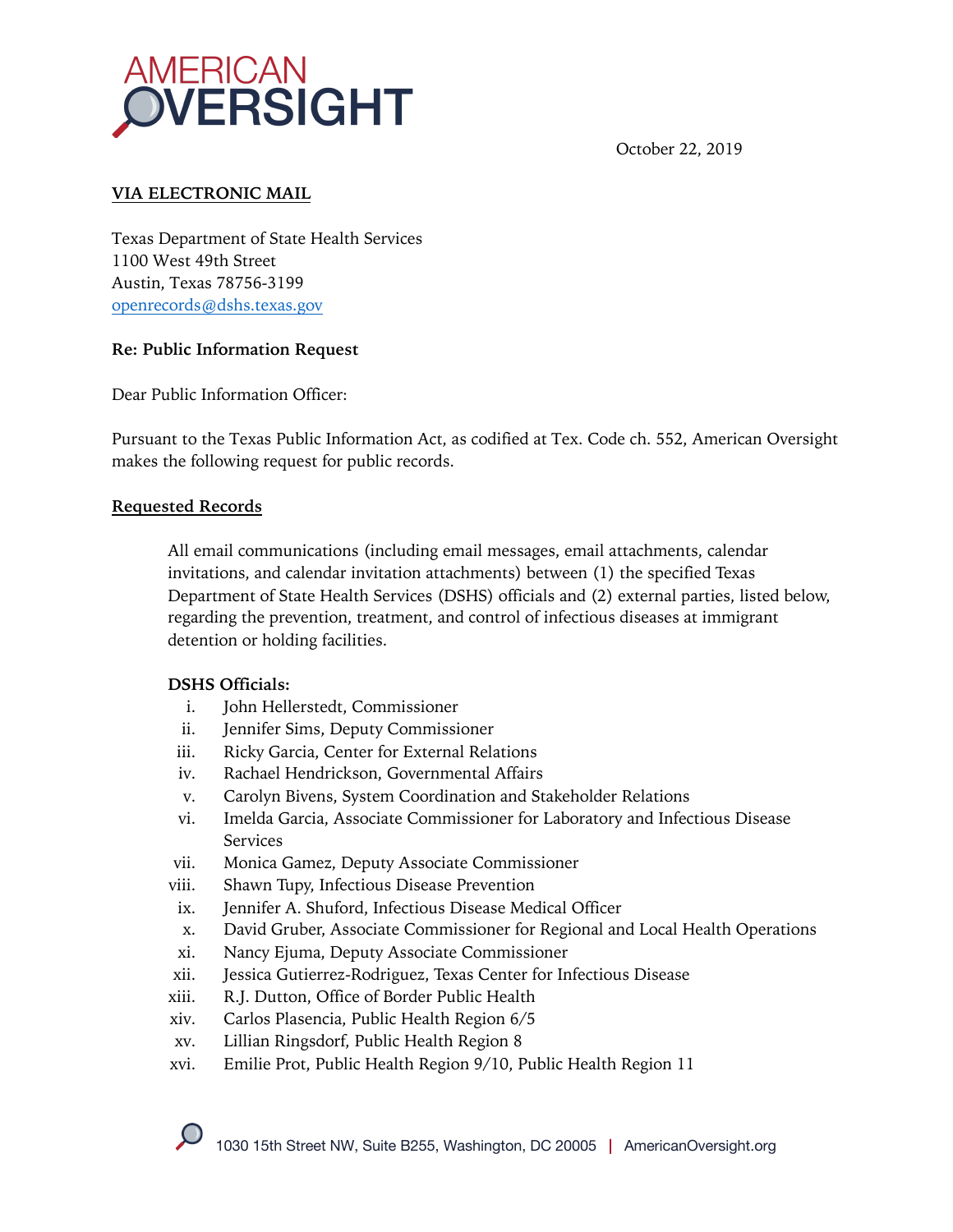### **External Parties:**

- i. Employees of the U.S. Centers for Disease Control and Prevention, including anyone communicating with an email address ending in @cdc.gov.
- ii. Employees of the U.S. Administration for Children and Families, including anyone communicating with an email address ending in @acf.hhs.gov.
- iii. Employees of U.S. Customs and Border Patrol, including anyone communicating with an email address ending in @cbp.dhs.gov.
- iv. Employees of U.S. Immigration and Customs Enforcement, including anyone communicating with an email address ending in @ice.dhs.gov.
- v. Employees of Correct Care Solutions, including anyone communicating with an email address ending in @correctcaresolutions.com.
- vi. Employees of Wellpath, including anyone communicating with an email address ending in @wellpath.us.
- vii. Employees of H.I.G. Capital, including anyone communicating with an email address ending in @higcapital.com.
- viii. Employees of Correctional Medical Group Companies, Inc., including anyone communicating with an email address ending in @cmgcos.com.
- ix. Employees of Armor Correctional Health Services, including anyone communicating with an email address ending in @armorcorrectional.com.
- x. Employees of Corizon Correctional Healthcare, including anyone communicating with an email address ending in @corizonhealth.com.
- xi. Employees of Wexford Health Sources, including anyone communicating with an email address ending in @wexfordhealth.com.
- xii. Employees of NaphCare, Inc., including anyone communicating with an email address ending in @naphcare.com.
- xiii. Employees of Centene Corporation, including anyone communicating with an email address ending in @centene.com.

Please provide all responsive records from September 1, 2018, through the date of the search.

American Oversight seeks all responsive records regardless of format, medium, or physical characteristics. In conducting your search, please understand the term "record" in its broadest sense, to include any written, typed, recorded, graphic, printed, or audio material of any kind. We seek records of any kind, including electronic records, audiotapes, videotapes, and photographs, as well as letters, emails, facsimiles, telephone messages, voice mail messages and transcripts, notes, or minutes of any meetings, telephone conversations or discussions. Our request includes any attachments to these records. **No category of material should be omitted from search, collection, and production.**

In addition, American Oversight insists that the your agency use the most up-to-date technologies to search for responsive information and take steps to ensure that the most complete repositories of information are searched. American Oversight is available to work with you to craft appropriate search terms. **However, custodian searches are still required; governmental authorities may**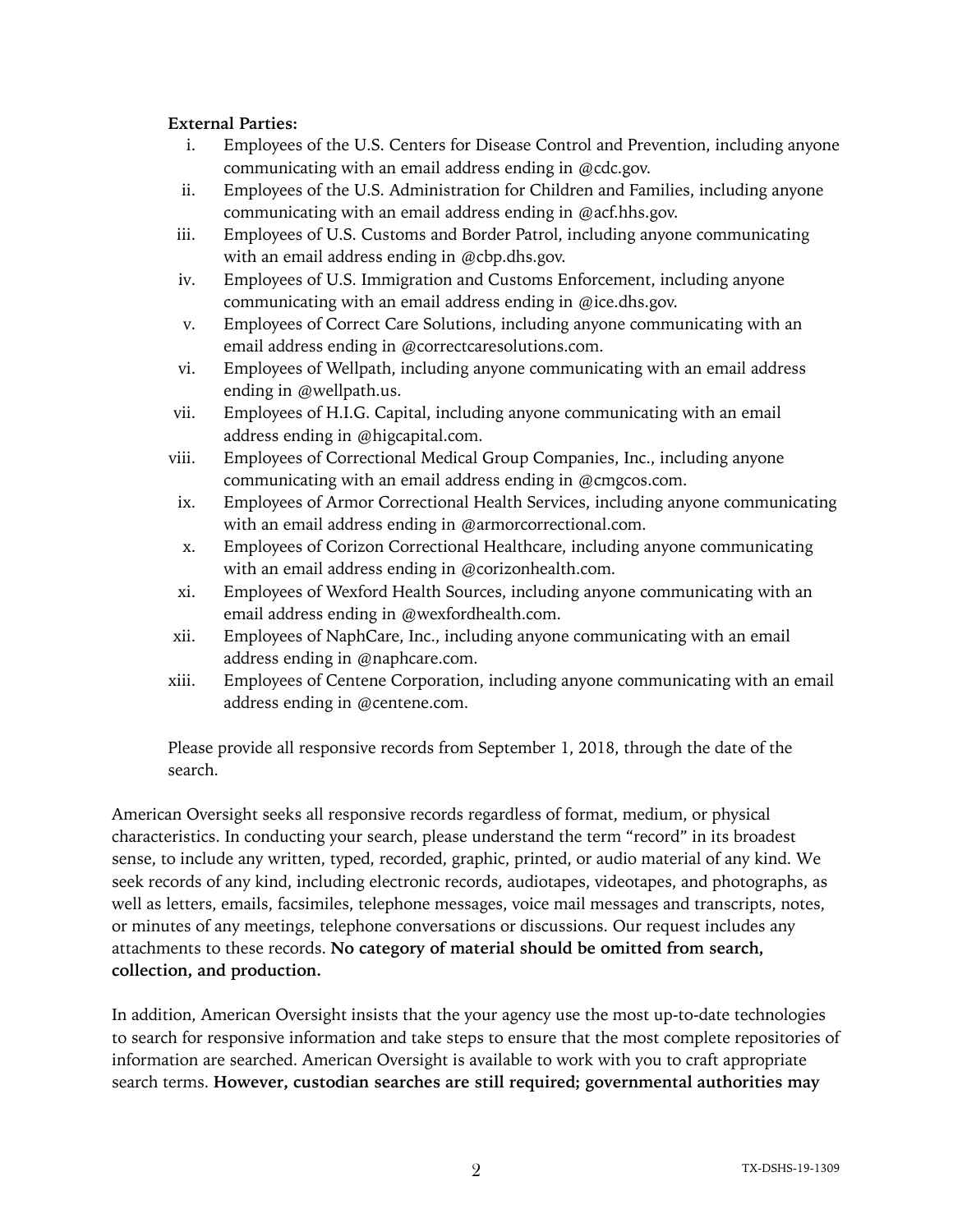**not have direct access to files stored in .PST files, outside of network drives, in paper format, or in personal email accounts.**

Please search all records regarding official business. **You may not exclude searches of files or emails in the personal custody of your officials, such as personal email accounts.** Emails conducting government business sent or received on the personal account of a governmental authority's officer or employee constitutes a record for purposes of the Texas Public Information  $Act<sup>1</sup>$ 

In the event some portions of the requested records are properly exempt from disclosure, please disclose any reasonably segregable non-exempt portions of the requested records. If it is your position that a document contains non-exempt segments, but that those non-exempt segments are so dispersed throughout the document as to make segregation impossible, please state what portion of the document is non-exempt, and how the material is dispersed throughout the document. If a request is denied in whole, please state specifically that it is not reasonable to segregate portions of the record for release.

Please take appropriate steps to ensure that records responsive to this request are not deleted by your office before the completion of processing for this request. If records potentially responsive to this request are likely to be located on systems where they are subject to potential deletion, including on a scheduled basis, please take steps to prevent that deletion, including, as appropriate, by instituting a litigation hold on those records.

To ensure that this request is properly construed, that searches are conducted in an adequate but efficient manner, and that extraneous costs are not incurred, American Oversight welcomes an opportunity to discuss its request with you before you undertake your search or incur search or duplication costs. By working together at the outset, American Oversight and your agency can decrease the likelihood of costly and time-consuming litigation in the future.

Where possible, please provide responsive material in electronic format by email or in PDF or TIF format on a USB drive. Please send any responsive material being sent by mail to American Oversight, 1030 15th Street NW, Suite B255, Washington, DC 20005. If it will accelerate release of responsive records to American Oversight, please also provide responsive material on a rolling basis.

# **Fee Waiver Request**

In accordance with Tex. Code § 552.267(a), American Oversight requests a waiver of fees associated with processing this request for records because such a waiver "is in the public interest because providing the copy of the information primarily benefits the general public." The public has a significant interest in whether and the extent to which government officials and contractors are taking necessary and appropriate steps to prevent, screen, diagnose, isolate, and treat infectious

<sup>1</sup> Tex. Code § 552.002(a-2); *see also Adkisson v. Paxton*, 459 S.W.3d 761, 773 (Tex. App. 2015).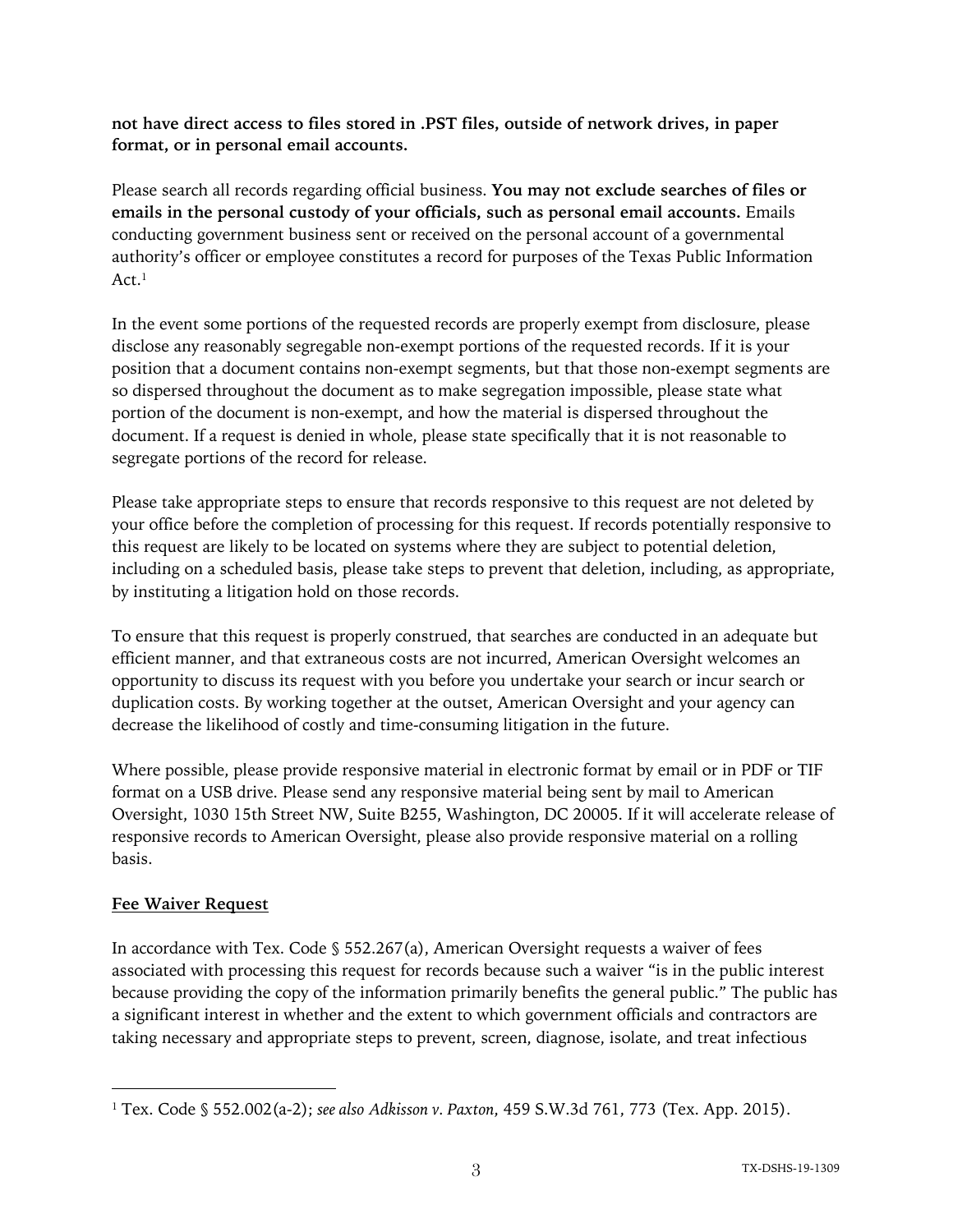disease outbreaks among adults and children in their custody.2 Records with the potential to shed light on this life and death matter would contribute significantly to public understanding of government operations, including one of the government's most important responsibilities—the safety and care of the individuals it has detained and deprived of liberty.

Release of the requested records will primarily benefit the public.<sup>3</sup> As a 501(c)(3) nonprofit, American Oversight does not have a commercial purpose and the release of the requested records is not in American Oversight's financial interest, but is rather in the public interest. American Oversight is committed to transparency and makes the responses governmental authorities provide to public records requests publicly available. As noted, the subject of this request is a matter of public interest, and the public would benefit from an enhanced understanding of the government's activities through American Oversight's analysis and publication of these records. American Oversight's mission is to promote transparency in government, to educate the public about government activities, and to ensure the accountability of government officials. American Oversight uses the information gathered, and its analysis of it, to educate the public through reports, press releases, or other media. American Oversight also makes materials it gathers available on its public website and promotes their availability on social media platforms, such as Facebook and Twitter.<sup>4</sup> American Oversight has demonstrated its commitment to the public disclosure of documents and creation of editorial content. For example, after receiving records regarding an ethics waiver received by a senior United States Department of Justice (DOJ) attorney,<sup>5</sup> American Oversight promptly posted the records to its website and published an analysis of what the records reflected about DOJ's process for ethics waivers.<sup>6</sup> As another example, American Oversight has a project called "Audit the Wall," where the organization is gathering and analyzing information and commenting on public releases of information related to the administration's proposed

Allard Letter DHS HHS.pdf,Presentation by Jennifer A. Shuford, Infectious Disease Medical Officer, Tex. Dep't of State Health Servs. Infectious Diseases in Texas Detention Centers, https://hhs.texas.gov/sites/default/files/documents/about-hhs/communications-events/meetingsevents/infectious-disease-detention-centers.pdf (noting that detention facility staff are "not trained to recognize infectious diseases," have "[n]o experience with notifiable conditions," and demonstrate a "[h]esitance to involve public health.").

<sup>2</sup> *See* Ltr. from Judy Melinek, et al. to Reps. Rosa DeLauro and Lucille Roybal-Allard, Aug. 1, 2019, https://delauro.house.gov/sites/delauro.house.gov/files/DeLauro\_Roybal-

<sup>3</sup> Tex. Code § 552.267(a).

<sup>4</sup> American Oversight currently has approximately 12,300 page likes on Facebook and 54,900 followers on Twitter. American Oversight, FACEBOOK, https://www.facebook.com/weareoversight/ (last visited Oct. 9, 2019); American Oversight (@weareoversight), TWITTER, https://twitter.com/weareoversight (last visited Oct. 9, 2019).

<sup>5</sup> *DOJ Records Relating to Solicitor General Noel Francisco's Recusal*, AMERICAN OVERSIGHT, https://www.americanoversight.org/document/doj-civil-division-response-noel-franciscocompliance.

<sup>6</sup> *Francisco & the Travel Ban: What We Learned from the DOJ Documents*, AMERICAN OVERSIGHT, https://www.americanoversight.org/francisco-the-travel-ban-what-we-learned-from-the-dojdocuments.